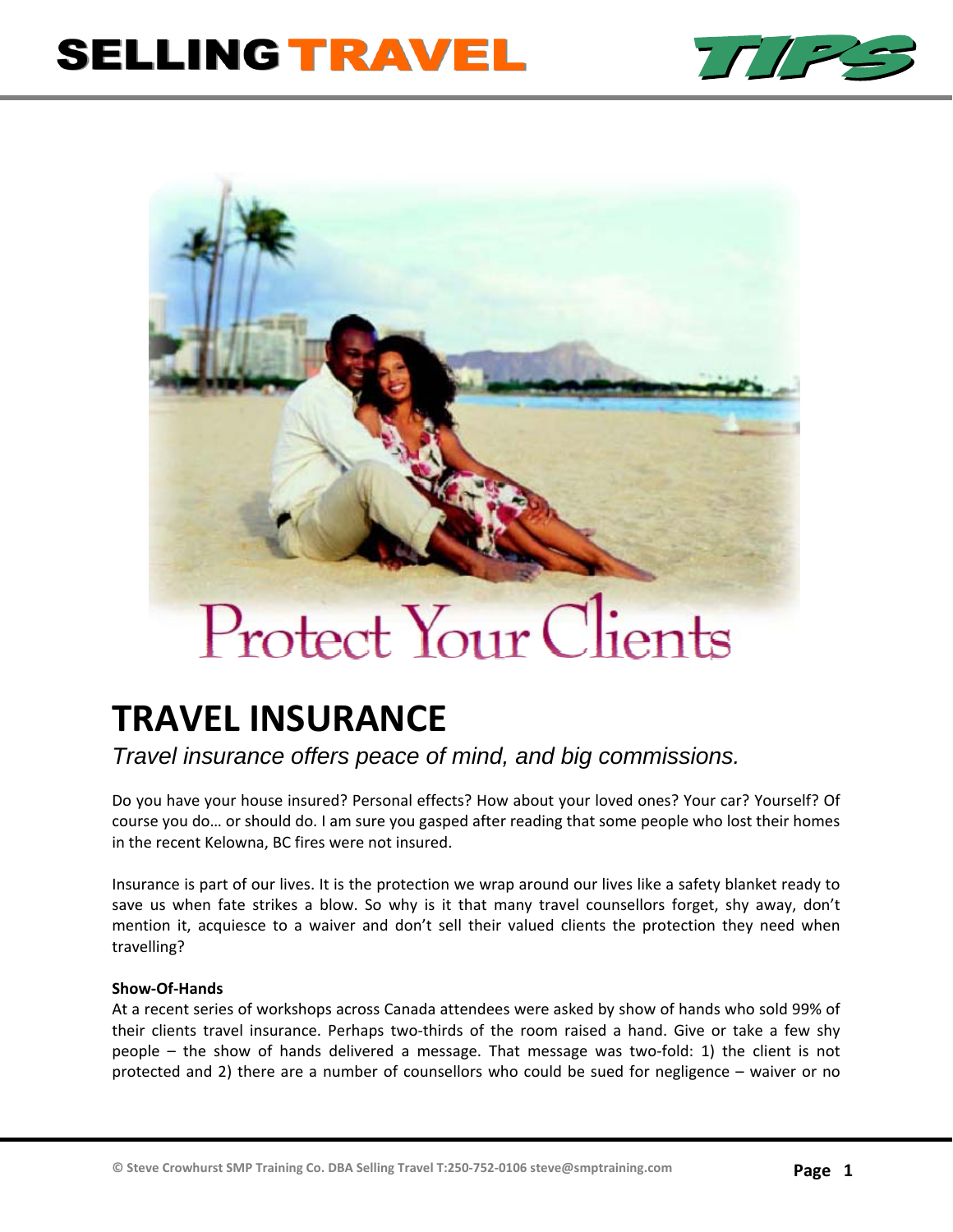

waiver. To the agency owner this could mean farewell to their livelihood and loss of jobs to the agency employees. And all for a premium of \$150 +/‐.

#### **DOA and Then Some**

The audience was questioned again. Who had experienced the death of a vacationing client? The responses ranged from no-one in the room to ten or more. Asked how this affected them – the answers were traumatic. The saving grace however was that for all of these cases – insurance had been sold. The client was covered.

Now get this. One agent came up to me after the workshop and explained that she new of a passenger who died onboard a cruise ship. The deceased was put ashore. The spouse was not allowed to land in that country. It took weeks to retrieve the body – with no help from the supplier and the story did not stop there. Insurance could not have prevented these cold‐hearted outcomes. But the event is mentioned to sock it home to the traumas that do happen when travelling.

# **Your Support and Your Competition**

You know that your Canadian based insurance vendor offers you and your client all the support you need. There are insurance rules here. There is regulation. They also offer training. This you must take and take again.

The competition is now in the form of online "click & quote" dot coms such as www.insuremy trip.com. Such web sites represent "over 40 vendors" and give instant quotes. However there did not seem to be a page for the client to complete regarding existing insurance or credit cards held etc. Check the web site and study the competition.

# **The Fear and Safety Selling Factor**

The travelling public continue to be fed their daily does of fear by the media. They are topped up with it and should be open to your recommendations – if you mention it. It is not a matter of feeding off the fear factor and you do not need to compromise your personal values – however, your job is to protect your clients and the agency you work for.

# **The Credit Card Challenge**

Many clients will tell you that *"It's okay – my credit card covers all that…"* – at this the typical response by the counsellor is, *"Oh that's fine… just sign this waiver and…"* . Did the counsellor actually know and understand the credit card coverage? Did they just commit this client to nightmare beyond their wildest dreams?

The credit card issue is a big challenge – as is the comment, *"My company plan covers that…".* Make sure you have a current credit card travel insurance benefit comparison sheet in front of you. Ask your vendor for this information or your chain / consortium head‐office.

There are so many cards available and each has a program. Some benefits might be \$100,000 coverage – however, the same card but the premium, elite, top-of-the-line model might offer \$500,000. A change in prescription within the last 6 months might negate a claim. It could also be 3 months. These are important things to know. For sure the company plan may cover "that" – but does it pay out up to \$500,000 for open heart surgery, a three‐month stay in the hospital and a Lear jet home with full